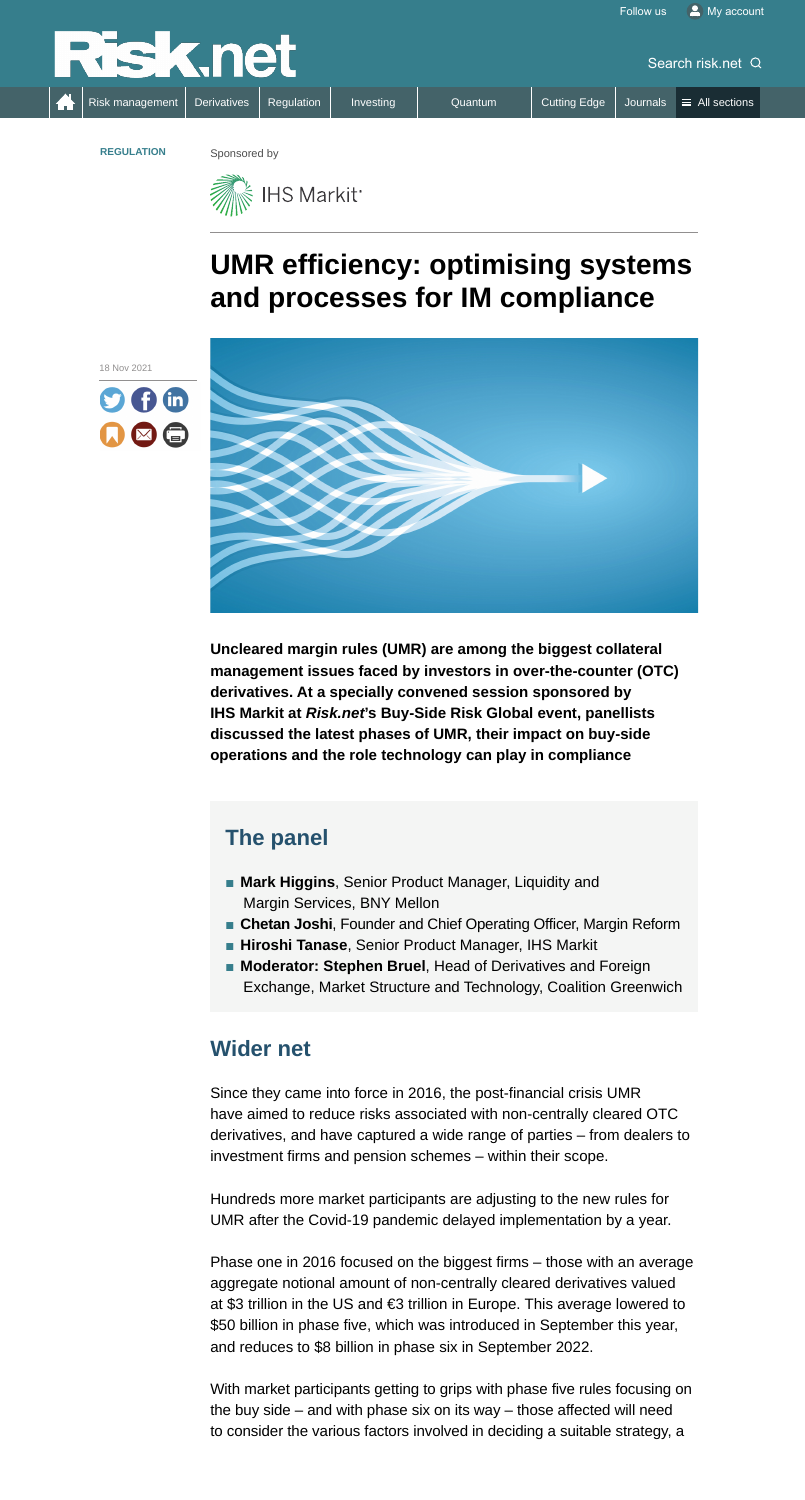framework Margin Reform's Chetan Joshi refers to as the "wheel of pain".

The process comprises nine steps, the first four of which are the actions firms must take regardless of whether they will breach the initial margin (IM) exchange threshold of \$50 million (or relevant currency equivalent), for compliance.

However, the ambiguity around the \$50 million and what that means in 'relevant currency' is a reason for caution.

"You will have to agree with your counterparty, if you are in America and they are in Europe, what the number is and how it will work," said BNY Mellon's Mark Higgins.

#### **The wheel of pain**

The first step on Joshi's framework concerns self-disclosure and understanding if a firm is caught within the scope of the rules.

Producing accurate and reliable calculations to determine a firm's status can be laborious and complex – and getting it wrong could result in rising operational costs following IM disputes.

Market intelligence firms such as IHS Markit provide an IM calculator to help firms avoid falling foul of mistakes.

The second step covers client engagement and using the self-disclosure process to define the onboarding scope. Firms may consider clearing, novations, compressions or even stop trading in certain product types to avoid UMR altogether.

The third step focuses on rule distillation – understanding the regulatory regimes a firm falls under. The UMR directive covers 13 jurisdictions based on a Group of 20 mandate, with each regulator defining its own set of rules.

The fourth step centres on legal agreements – which Joshi describes as "one of the biggest pain points in the UMR world".

"There are different types of agreements depending on what custodial model you are going to support," he says. "And you need to understand what type of collateral you are going to post. When we looked at the first four phases of UMR, the collateral was very narrow. But when we moved into phase five ... we [saw] money market funds and equities and diverse collateral coming into UMR, and [for phase six] we will start to see that broadening as well."

#### **Onboarding and tech**

Once firms have used the first four steps to determine whether they must comply – and exceed the \$50 million threshold – they enter step five: custodial onboarding.

This potentially lengthy process can mean varied documentation requirements depending on the chosen custodian. Firms should also establish a relationship with their counterpart's custodian.

Participants can then turn their attention to processes that may make UMR compliance more efficient. For step six, Joshi said improvements in vendor technology had been transformational.

For example, the IHS Markit Collateral Manager enables firms to meet regulatory deadlines by bringing collateral management in-house,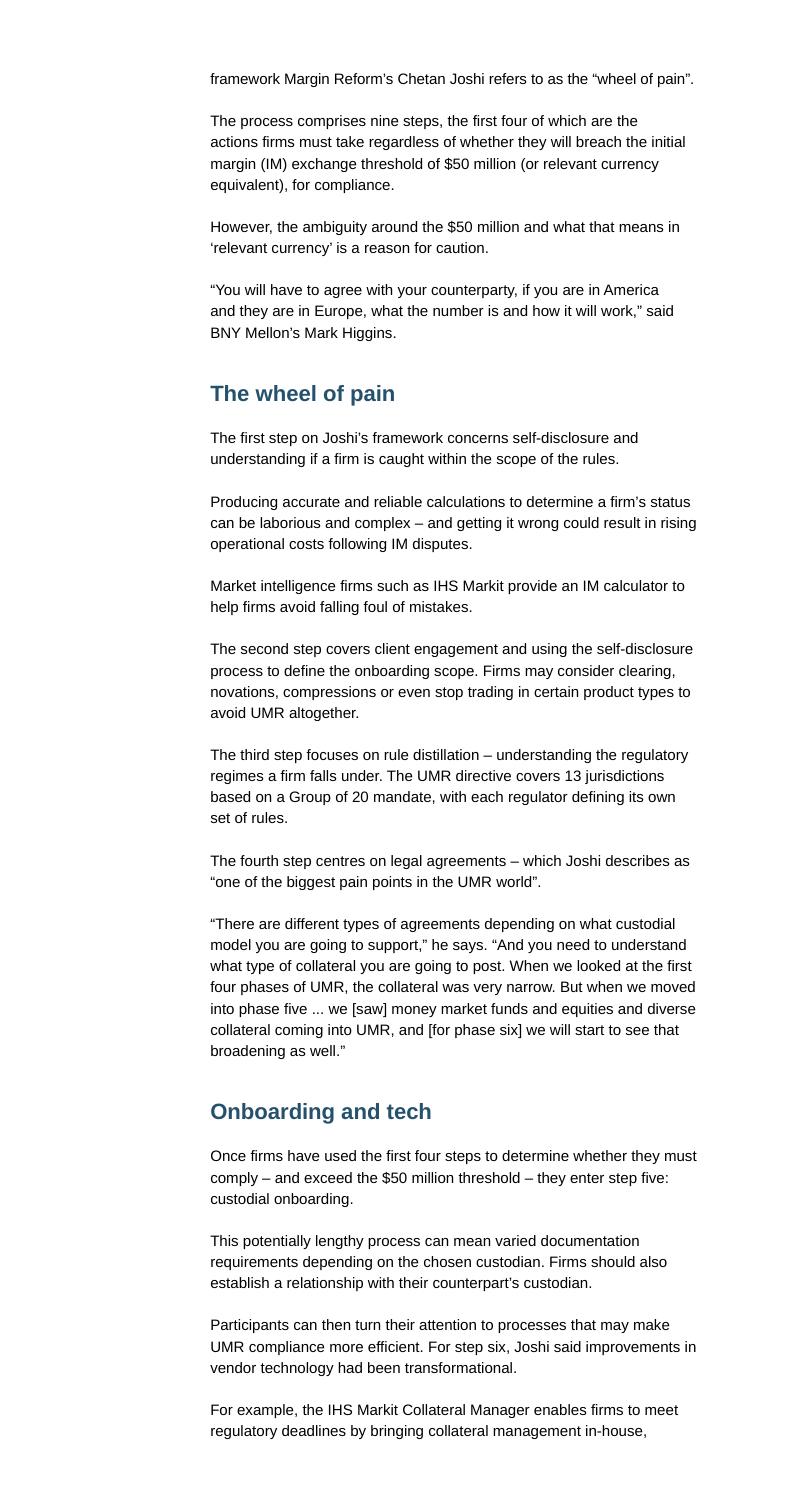and centralising and standardising workflows. The system also allows participants to benefit from an automated and scalable system that will help save costs in the long term.

## **Operations**

Step seven – operations – is the biggest area impacted by UMR, according to Joshi, leading to increased margin calls, and new dispute management procedures and escalation to risk teams. Firms will also face daily monitoring reports and IM threshold calculations.

"You need to segregate that collateral. I might decide to segregate that with BNY Mellon, for example, and my counterpart might be looking to put it with Euroclear. So now I need to get on board with Euroclear and my counterpart needs to onboard with BNY Mellon."

At the last count, there were about a dozen custodians offering UMR services, said Joshi. "Depending on the regimes, you need to move collateral the same day, so this is another game-changer ... It is a real big impact to the operations team."

## **Optimisation**

Step eight involves optimisation, which can have a significant effect on the front office because it has the potential to drag down a fund's performance depending on the cost of collateral.

Tri-party agents can provide an optimisation service, but third-party firms will need to do this themselves. "So it is important to be efficient with the collateral you are going to post to your counterpart," said Joshi.

"This collateral is going to be segregated, it is going to be off balance sheet, it is going to be unencumbered. So you want to make sure that you are posting the right assets into your third-party or tri-party accounts."

Moving trades judiciously across netting sets is one way phase five and six firms can think about reducing and optimising margin, added IHS Markit's Hiroshi Tanase.

"The margin is, largely speaking, proportionate to the amount of risk that you have in each netting set," he said. "If you have certain long positions in one netting set facing a counterparty, and then certain short positions in another netting set facing another counterparty, you could, potentially, move a few trades across these two netting sets – such that more risk offsets are achieved and you reduce the risk amount in each of these netting sets. And, by doing so, you can reduce the margin amount."

### **Model**

The ninth and final step in Joshi's wheel of pain framework centres on the choice of IM model.

Regulators provide two: the standard initial margin model (Simm), which participants caught in phases one to four have all used, and Grid – known as the schedule.



Hiroshi Tanase, IHS Markit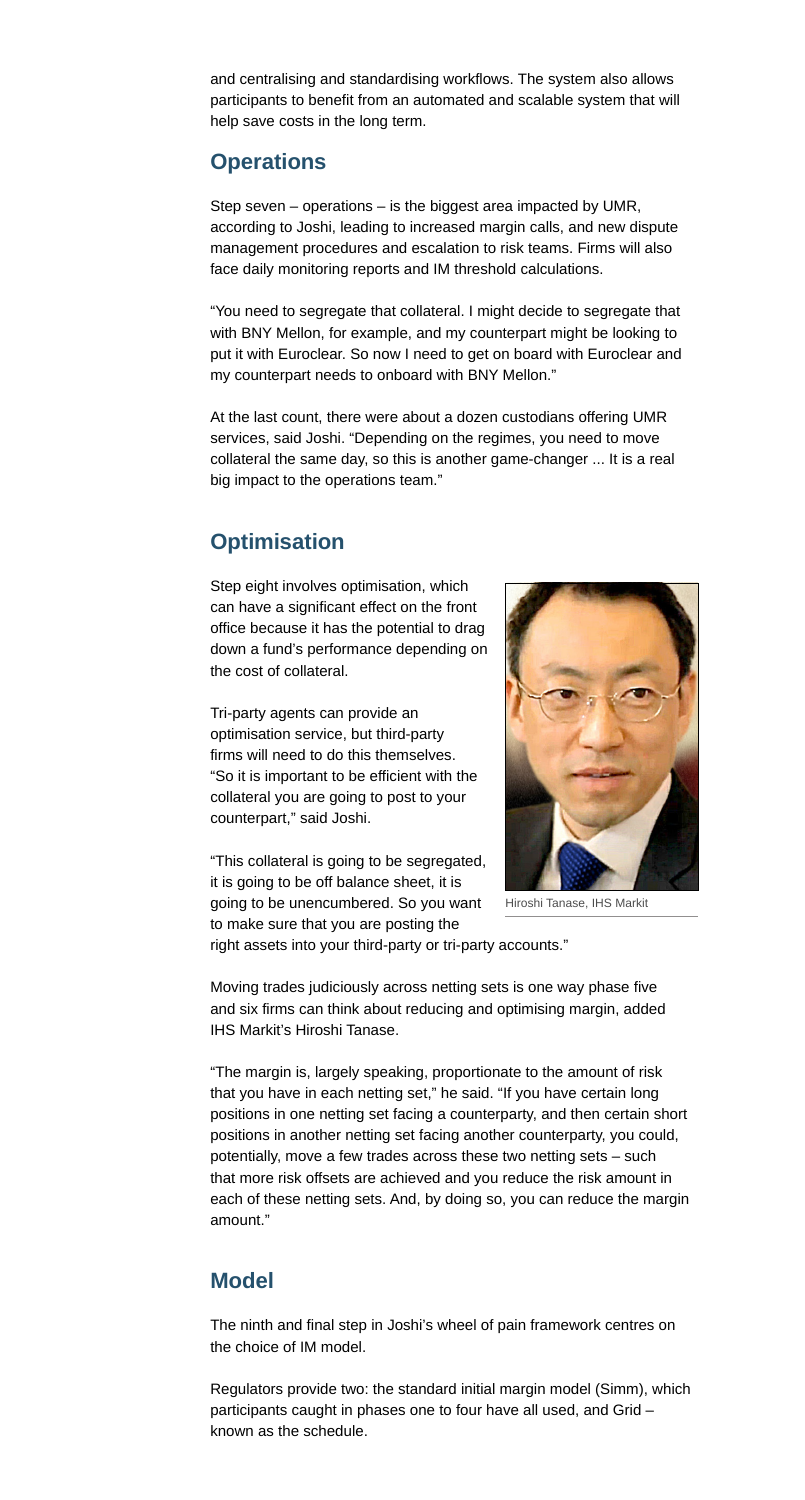"Grid is the standard approach, a methodology where the margin is calculated as a percentage of the notional, say, 10% of the notional with a certain netting benefit," said Tanase. "Risk offset benefits are taken into account – but only to an extent."

"On the other hand, Simm is fully risk-based. It is a methodology that is created and designed by the International Swaps and Derivatives Association and a group of investment banks for use by the industry, with all the nice properties including flexibility, ease of implementation and transparency."

Simm is the preferred choice for most firms, including those in phases five and six, because it can be used for a variety of portfolios across the industry.

"Even if Grid is seen as a reasonable choice, the choice to go with it should be made with the utmost care," Tanase warned. "Because it is not a risk-based approach, it may not work well under all possible scenarios."

#### **Lessons learned: a ticking time bomb?**

With phase six set to begin in September 2022, there are lessons the industry can take from the roll-out of previous phases.

For instance, firms have tended to be overreliant on threshold monitoring, which should be used as a tactic to delay getting pulled into UMR – not as a long-term strategy.

"Everyone thought it was going to be a 'big bang' and there [would] be lots of clients moving collateral – that hasn't been the case," said Joshi. "Everyone has gone for this threshold monitoring ... You don't have \$50 million. And when we negotiate with the dealers, they like to put a haircut on that from an FX [foreign exchange] point of view. So now you are getting down to your \$30 million number. You put a couple of big trades on over \$500 million notional and you have blown that IM straight away."

Firms that have delayed compliance through threshold monitoring will soon find themselves appointing custodians. "Because you are going to breach that threshold in the middle of phase six, that is going to be ... a ticking time bomb," said Joshi.

Meanwhile, large bank broker-dealers that have already experienced UMR have geared up their practices to cope with compliance, said BNY Mellon's Higgins.

"We have rolled out standard account control agreements – you elect your terms, and you don't negotiate any more," he said. "A key lesson we have learned from earlier phases is that we like to be flexible and work with our clients but, ultimately, it can't be to the detriment of the overall project.

"In phases one through four, most parties would look after themselves when it came to calculating the IM and making the margin calls, and so on ... For ourselves, as a custodian providing middle-office services, we have done similar capacity but also, operationally, we are doing the calculating, calling and instruction of the margin calls – and I think our clients have been pleased with that," added Higgins.

IHS Markit's Tanase stresses the need for timely and thorough preparation to ensure success. "Getting ready for setting up a Simm calculation itself isn't straightforward," he said.